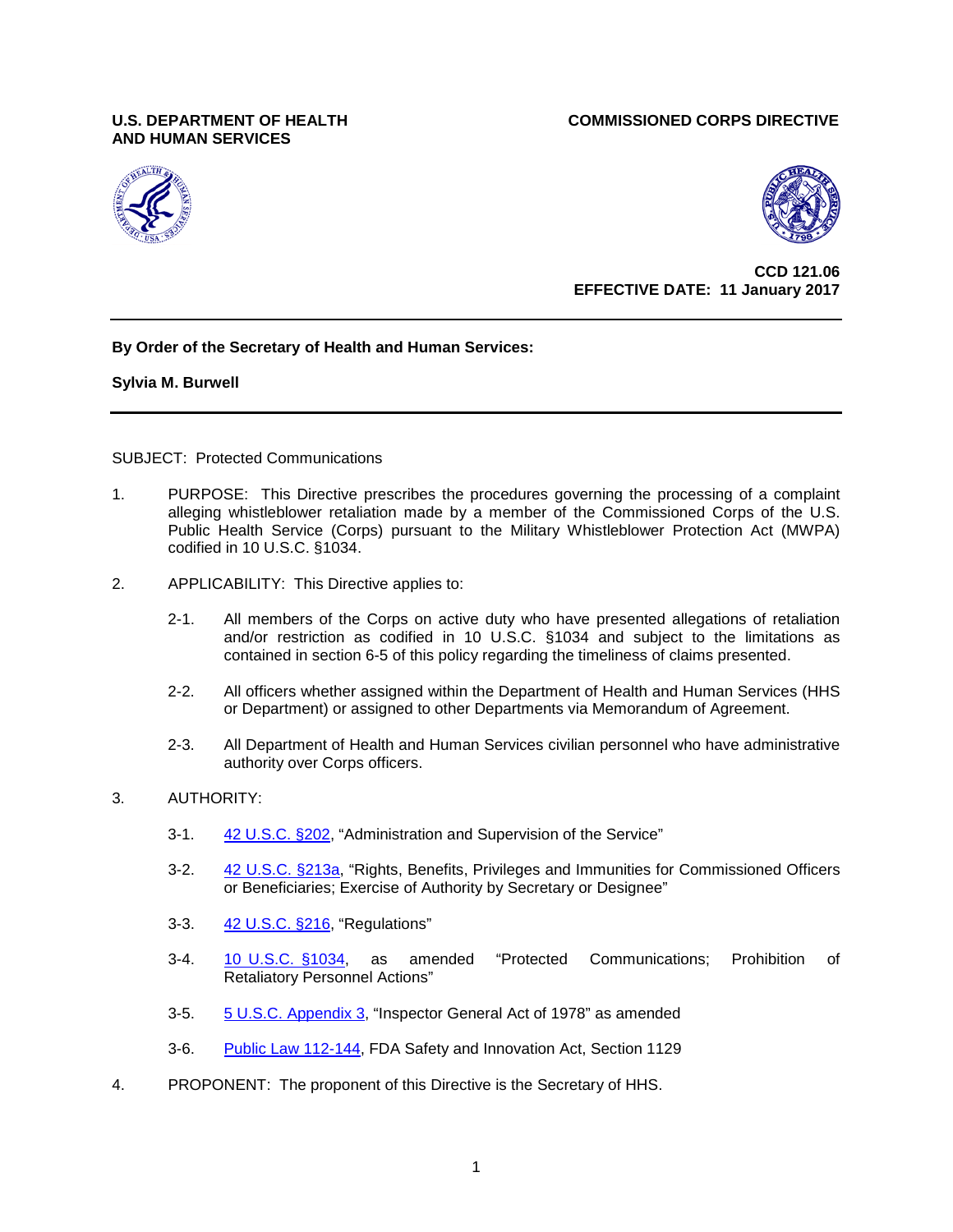- 5. SUMMARY OF REVISIONS AND UPDATES: This Directive replaces Commissioned Corps Directive CCD121.06, "Protected Communications," dated 31 October 2013.
	- 5-1. This Directive reflects the changes to 42 U.S.C §213a(a)(18) and 42 U.S.C. §213a(b), as authorized by the FDA Safety and Innovation Act (PL112-144, Section 1129), dated 9 July 2012.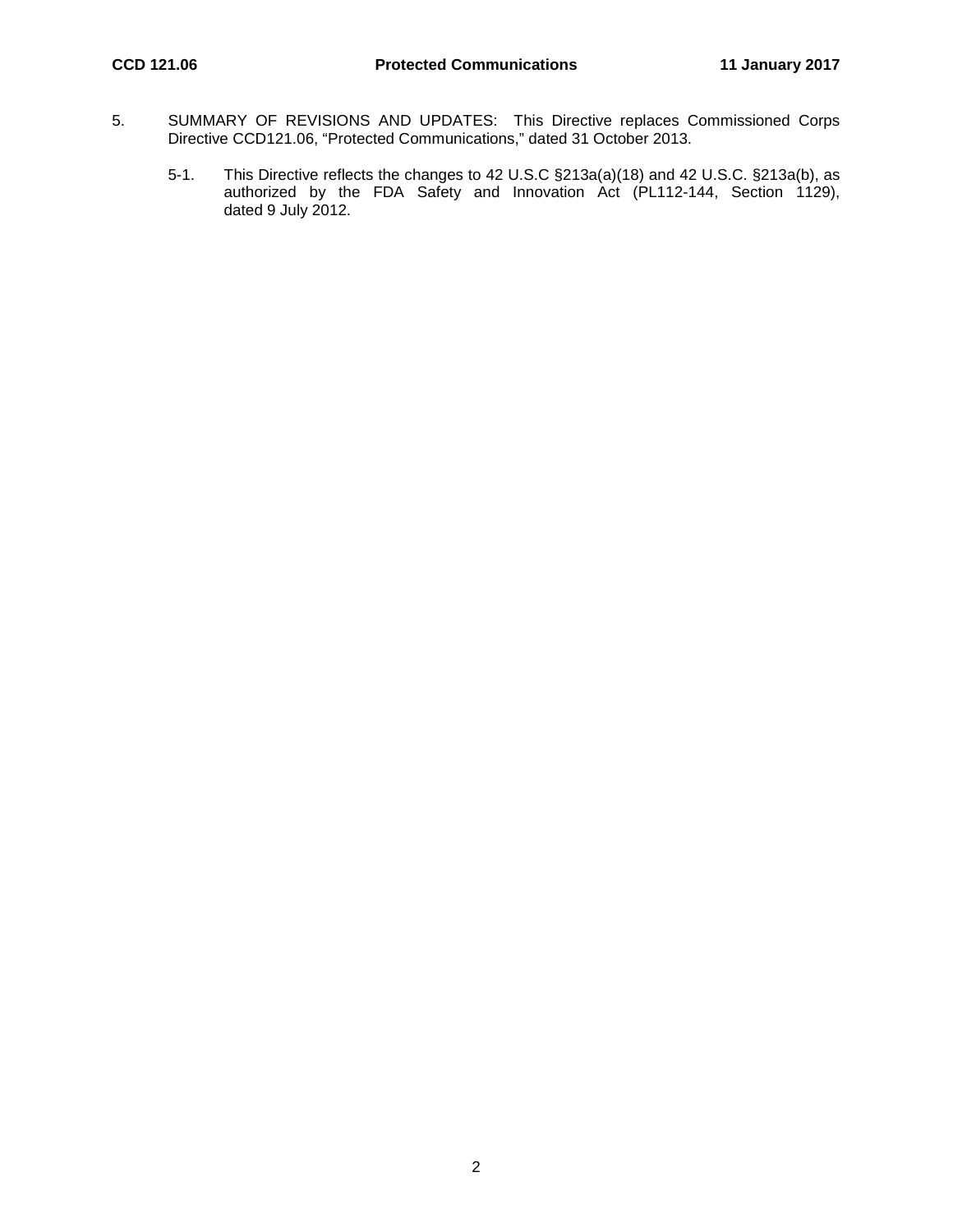## 6. POLICY:

- 6-1. Corps officers are free to make protected communications.
- 6-2. No person will restrict a Corps officer from making lawful communications to a Member of Congress (MC) or an Inspector General (IG).
- 6-3 Corps officers will be free from reprisal for making or preparing to make or being perceived as making or preparing to make a protected communication.
- 6-4 No person may take or threaten to take an unfavorable personnel action or withhold or threaten to withhold a favorable personnel action in reprisal against any Corps officer for making or preparing to make or being perceived as making or preparing to make a protected communication.
- 6-5. No investigation is required when a Corps officer submits a reprisal complaint more than 1 year after the date that the member became aware of the personnel action that is the subject of the allegation.
- 6-6. The Standard of Proof in 10 U.S.C. §1034 reprisal cases is a preponderance of the evidence, meaning that the degree of relevant evidence that a reasonable person, considering the record as a whole, would accept as sufficient to find that a contested fact is more likely to be true or untrue.
- 6-7. This Directive only applies to disclosures made on or after 9 July 2012, the effective date of PL112-144.
- 6-8. All future whistleblower complaints or complaints pending review and final decision, as of the date of this Directive may be processed under this Directive.

## 7. RESPONSIBILITIES:

- 7-1. The Assistant Secretary for Health (ASH) is responsible for issuing policies to implement this Directive.
- 7-2. The responsibility for assuring the day-to-day management of the Corps rests with the Surgeon General (SG).
- 7-3. The responsibilities of the parties noted in the Appendix attached to this Directive are incorporated herein by reference.

## 8. PROCEDURES:

- 8-1. Please refer to the Appendix attached to this Directive.
- 9. HISTORICAL NOTES: This is the second issuance of this Directive within the Commissioned Corps Issuance System.
	- 9-1. Commissioned Corps Directive CCD121.06, "Protected Communications," dated 31 October 2013.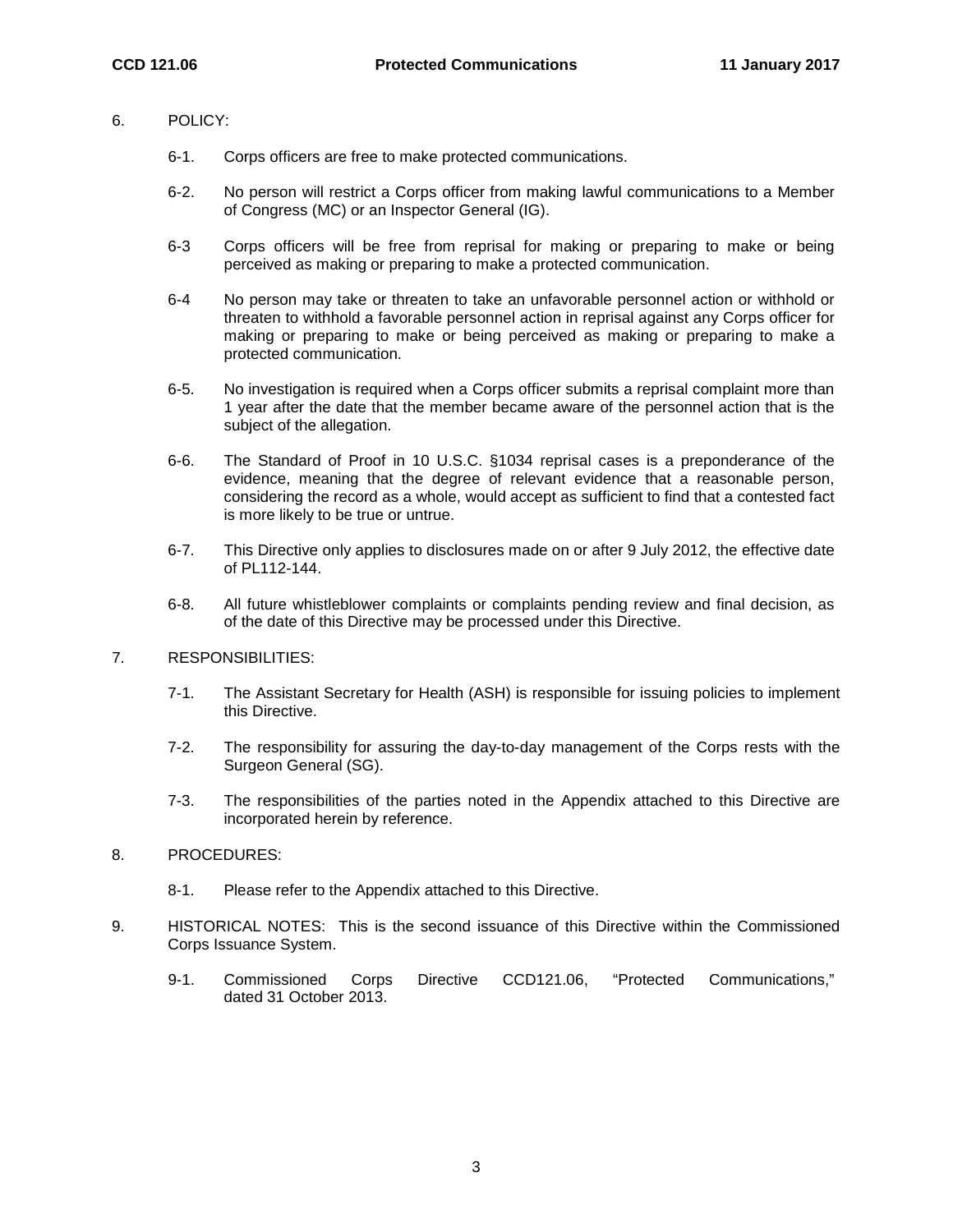# Appendix

## **Responsibilities**

Unless otherwise expressly provided below, the responsibilities in this appendix may be delegated in writing.

If a Corps officer is detailed to an agency outside of the Department, HHS IG may work with the IG of the Department to which the officer is assigned to investigate the Whistleblower Complaint.

1. Inspector General (IG)

The IG will conduct an investigation and issue a Report of Investigation (ROI) in accordance with 10 U.S.C. §1034, the Military Whistleblower Protection Act (MWPA).

- 1-1. IG Investigation and Report
	- a. Upon receiving an allegation from an officer that a personnel action prohibited by 10 U.S.C. §1034, the MWPA, has been taken (or threatened), the IG shall expeditiously determine whether there is sufficient evidence to warrant an investigation of the allegation. However, neither an initial determination nor an investigation is required in the case of an allegation made more than one year after the date on which the officer becomes aware of the personnel action that is the subject of the allegation.
	- b. If, in the course of an investigation of an allegation, the IG determines that it is not possible to submit the ROI within 180 days after the date of receipt of the allegation being investigated, the IG shall provide to the Principal Deputy Assistant Secretary for Health (P-DASH) and the officer making the allegation a notice:
		- 1. Of that determination (including the reasons why the ROI may not be submitted within 180 days); and
		- 2. Of the time when the ROI will be submitted.
	- c. The ROI shall contain a thorough review of the facts and circumstances relevant to the allegation and the complaint or disclosure and shall include documents acquired during the course of the investigation, including summaries of the interviews conducted. The ROI may include a recommendation as to the disposition of the complaint.
	- d. After completion of the investigation, the IG shall submit the ROI to the P-DASH and a copy of the ROI to the officer who made the allegation not later than thirty (30) days after the completion of the investigation.

In the copy of the ROI transmitted to the officer, the IG shall ensure the maximum disclosure of information possible, with the exception of information that is not required to be disclosed under 5 U.S.C. §522. However, the copy of the ROI need not include summaries of interviews conducted, or any document acquired during the course of the investigation. If the officer requests a copy of the summaries or interviews, the IG will provide them to the officer either with a copy of the ROI, or after the ROI has been sent to the officer.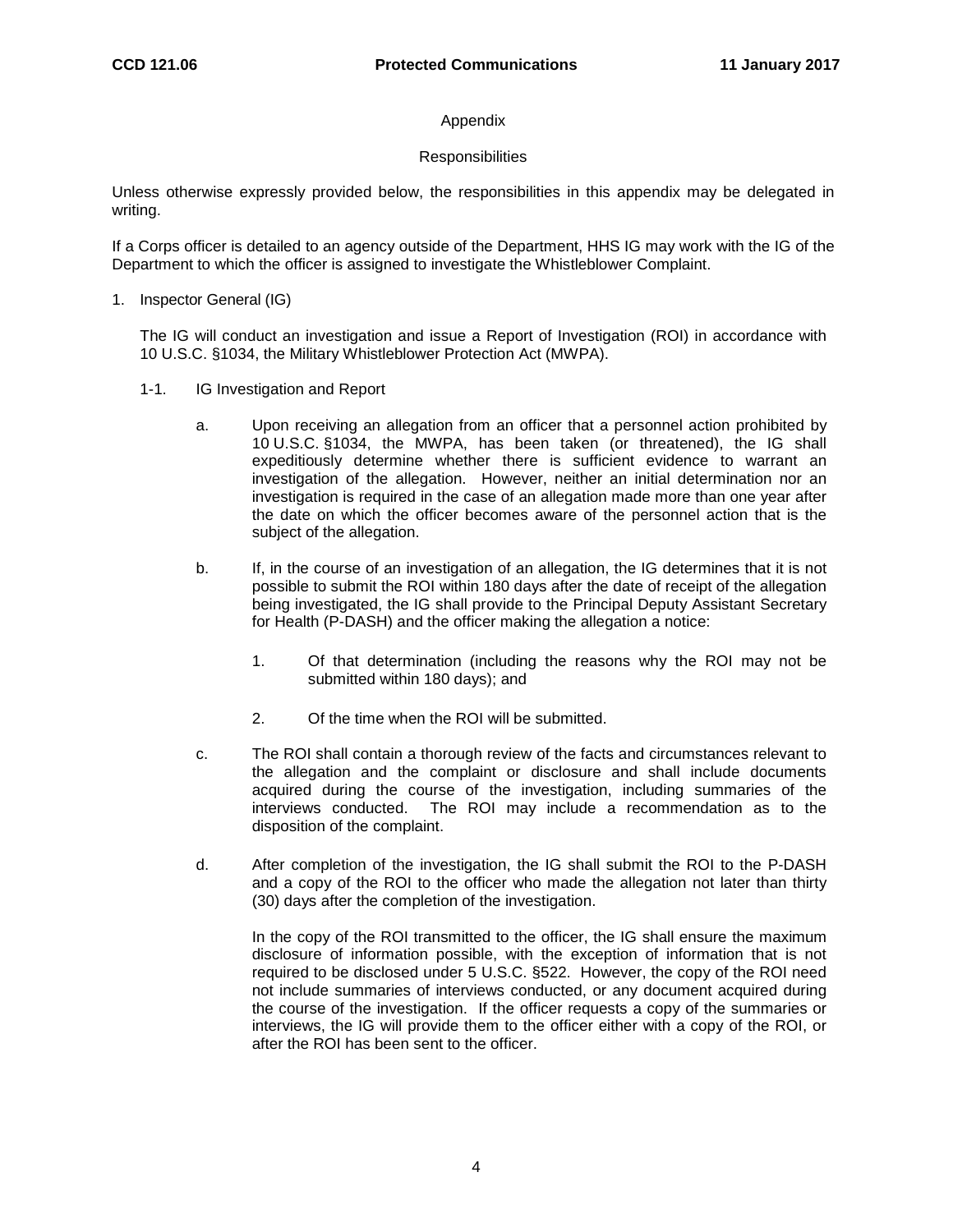2. The First Level Review  $1$ 

The PDASH will receive the ROI from the IG.

- 2-1. Review and Recommendation
	- a. Upon receipt of the ROI the P-DASH or designee as the first level reviewer, will review the ROI for sufficiency within fourteen (14) days of receipt in order to make a determination regarding the merits of the officer's complaint. If extenuating circumstances exist and the fourteen (14) day timeframe cannot be met, the P-DASH or designee will annotate the reasons for the delay on the official file. A review of the ROI for sufficiency will be completed as soon as possible to meet the established deadlines described below.
	- b. The P-DASH or designee should determine whether the ROI contains sufficient information to make an initial determination. To determine sufficiency the P-DASH may want to consider whether the ROI includes the following (this is not intended to be exhaustive and not all reports may need to include all of these):
		- 1. The identification of all protected communications, all personnel actions alleged to be acts of reprisal taken after the protected communication were made, and affidavits from all responsible management officials (RMO).

The proper test for determining whether the Corps officer had a reasonable belief that the disclosed information constitutes evidence of a violation of law or regulation, gross mismanagement, or a threat (as defined in Appendix subsection 5(h)(1) is whether a disinterested observer with knowledge of the essential facts known to and readily ascertainable by the officer could reasonably conclude that the disclosed information evidences one of the categories outlined in Appendix subsection 5(h)(1).

- 2. A justification if the alleged RMO identified in the complaint is not the subject of the investigation.
- 3. A statement of facts beginning with the officer's initial protected communication and any subsequent protected communications.
- 4. A list of all unfavorable personnel actions taken against the officer after the initial protected communication.
- c. If within the fourteen (14) day period the P-DASH determines that the ROI does not contain sufficient information to determine whether the officer's complaint has merit, the P-DASH will specify the reasons that the ROI is insufficient and request that the IG supplement its investigation.

<span id="page-4-0"></span> $1$  The PDASH will normally be the first-level reviewer in whistleblower retaliation cases. In special circumstances, however, the ROI may be sent directly to the DS, or a designee, to act as the sole deciding official.  $\overline{a}$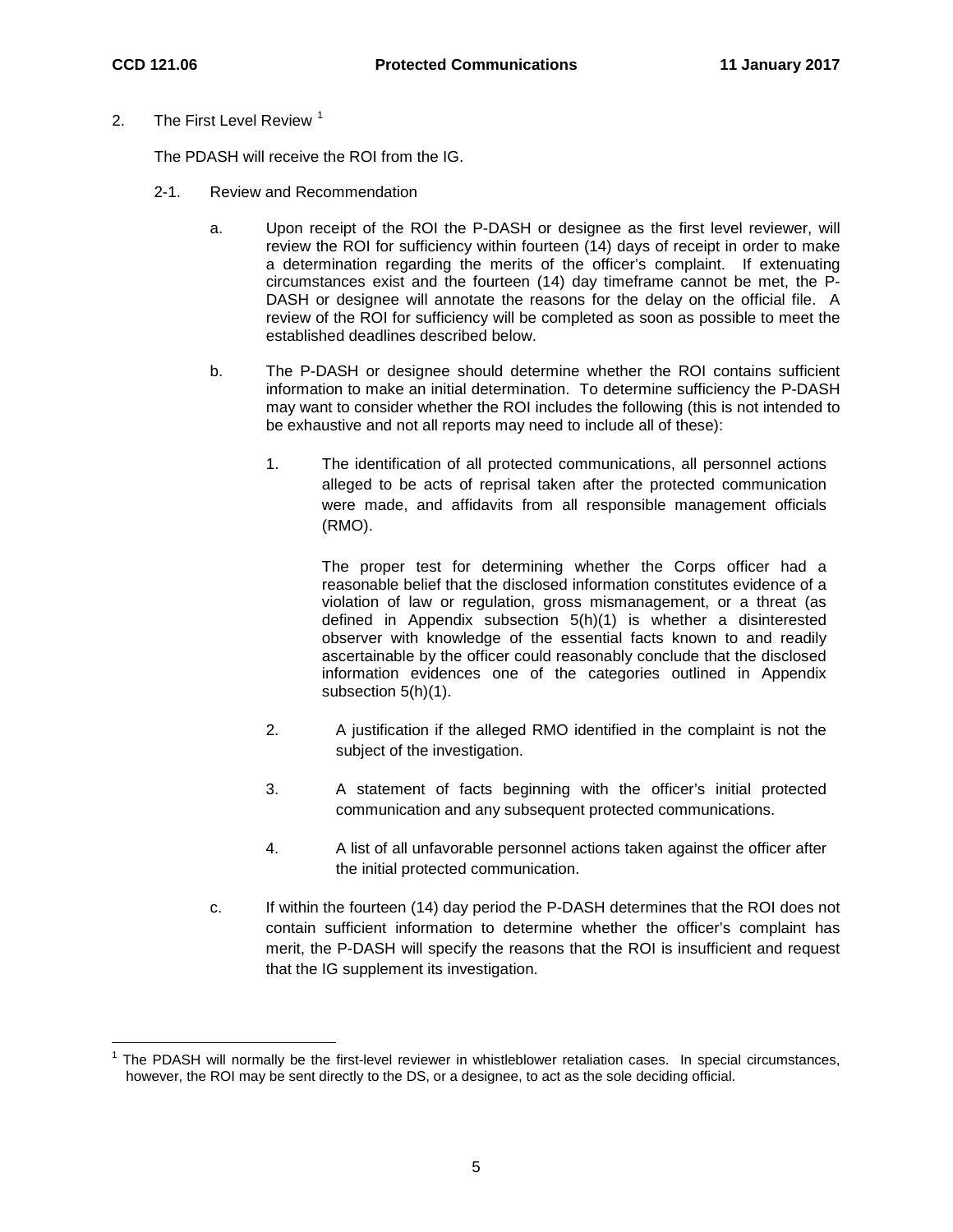$\overline{\phantom{a}}$ 

Once the IG receives the request for a supplemental investigation, it is anticipated that the IG will expeditiously supplement the initial ROI and provide the revised ROI to the P-DASH.

- d. If the P-DASH or designee concludes that the ROI contains sufficient information to determine whether the officer's complaint has merit, the P-DASH or designee will proceed with the review of the ROI. The P-DASH should consider the following four factors to determine whether reprisal for making a protected disclosure occurred:
	- 1. Did the officer make or prepare a protected communication? See section Appendix subsection 5(h).

In order for a communication to be protected, the officer must have a reasonable belief that their disclosure revealed misconduct protected by 10 U.S.C. §1034, the MWPA. The proper test for determining whether the officer had a reasonable belief is whether a disinterested observer with knowledge of the essential facts known to and readily ascertainable by the officer could reasonably conclude that the actions of the government evidence a violation of Appendix subsection 5(h).

- 2. Was an unfavorable personnel action taken or threatened, or was a favorable action withheld or threatened to be withheld following the protected communication?
- 3. Did the official responsible for taking, withholding, or threatening the personnel action know about the protected communication?
- 4. Does the evidence establish that the personnel action would have been taken, withheld, or threatened if the protected communication had not been made? $2^2$  $2^2$
- e. In addition to the four factors discussed above, the P-DASH should consider all available evidence of the RMO's intent or motive in taking any personnel action.
- f. From the date the P-DASH determines that the ROI report contains sufficient information, the P-DASH or designee will have thirty (30) days to review the IG report based on the criteria listed in Section 2.1 (D) through (G). The P-DASH will make a recommendation as to whether, by a preponderance of the evidence, the Corp officer's allegation is substantiated or not substantiated.
- g. The P-DASH will make a recommendation to the Deputy Secretary (DS), via a written Decision Memorandum, whether to substantiate the complaint. The P-DASH will also provide recommendations for an appropriate remedy for the officer if there are substantiated findings.

<span id="page-5-0"></span><sup>2</sup> For more information on military procedures for investigating a whistleblower complaint see: Air Force Instruction 90-301 Chapter 6 [\(http://www.af.mil/Portals/1/documents/ig/AFI-90-301.pdf?timestamp=1441998269114\)](http://www.af.mil/Portals/1/documents/ig/AFI-90-301.pdf?timestamp=1441998269114) JAG Guide to IG Investigations [\(http://www.af.mil/Portals/1/documents/ig/jag-guide-ig-investigations.pdf\)](http://www.af.mil/Portals/1/documents/ig/jag-guide-ig-investigations.pdf) and Department of Defense Inspector General Guide to Investigating Military Whistleblower Reprisal and Restriction Complaints [\(http://www.dodig.mil/programs/whistleblower/ioguide.html\)](http://www.dodig.mil/programs/whistleblower/ioguide.html).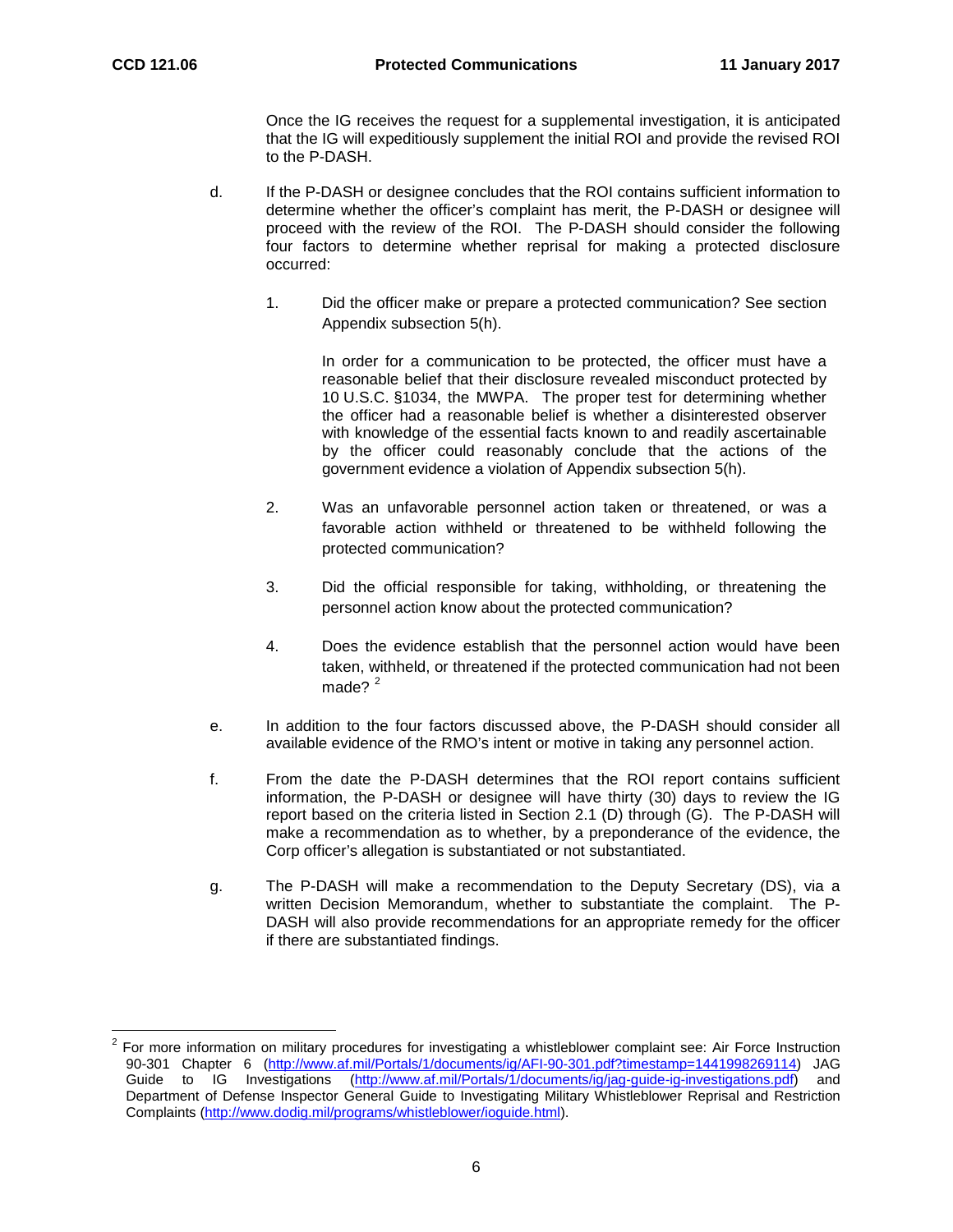- 3. Second Level Review
	- 3-1. Final Review and Determination
		- a. Within thirty (30) days of receipt the P-DASH or designee's review and recommendation regarding the disposition of the complaint, the DS or designee will make a final determination whether to substantiate the officer's complaint within thirty (30) days of receipt. The DS or designee will determine whether the officer was retaliated against for making a protected communication by using the preponderance of the evidence standard.
		- b. The DS or designee's determination is the Department's final decision in the administrative processing of the complaint.
		- c. If the DS or designee, after reviewing the administrative record, determines that the Corps officer's allegation of whistleblower reprisal is not substantiated, the DS or designee will notify the officer in writing as to the reasons that the complaint was not substantiated and that no corrective action will be taken.
		- d. If the DS or designee determines that the officer's allegations are substantiated, and that the Corps officer was retaliated against or restricted from making a protected disclosure pursuant to 10 U.S.C. §1034, the DS or designee will:
			- 1. Document the decision in writing and provide one copy to the Operating Division/Staff Division (OPDIV/STAFFDIV) or non-HHS organization to which the officer is detailed and one copy to the officer;
			- 2. To the extent possible, order remedial action necessary to amend any Department record to correct or remove personnel actions prohibited by 10 U.S.C. §1034(b); and
			- 3. Refer the matter to the appropriate official in the OPDIV/STAFFDIV or non-HHS organization to which the officer is detailed for consideration of additional appropriate actions.
- 4. Corps Officer Appeal Rights
	- 4-1. After receiving the DS or designee's decision, if the officer believes that an error or injustice remains in his/her records, the officer may make application with the Board for Correction of PHS Commissioned Corps Records (BCCCR). The BCCCR may accept the findings of the DS based upon the IG investigation, or may initiate an independent review as part of the review process under rules generally applicable to the BCCCR.
	- 4-2. A copy of the ROI (redacted using exceptions allowed by the FOIA) may be provided to the officer through the HHS FOIA Office.
- 5. Definitions
	- a. Chain of Command. The succession of commanding officers or senior officials from a superior to a subordinate through which authority/command is exercised. This also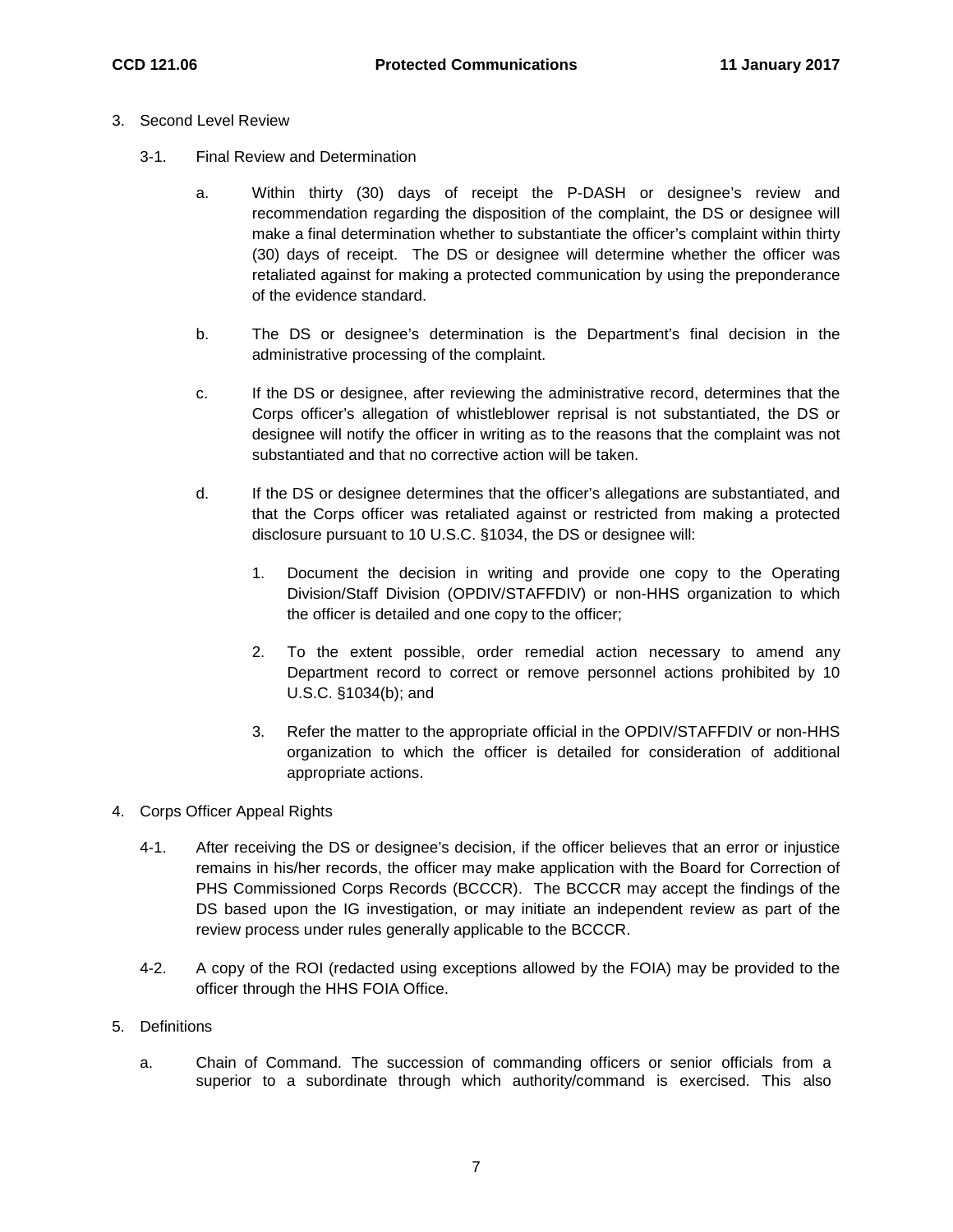includes the succession of civilian personnel through whom administrative control is exercised, including supervision and rating of performance.

- b. Day(s). Calendar days including the days of the week, weekends and holidays.
- c. Gross mismanagement. A management action or inaction that creates a substantial risk of significant adverse impact on the agency's ability to accomplish its mission. The matter must be significant and more than *de minimis* wrongdoing or simple negligence. It does not include management decisions that are merely debatable among reasonable people.
- d. Gross waste of funds. An expenditure that is significantly out of proportion to the benefit reasonably expected to accrue to the government.
- e. Inspector General (IG). An Inspector General appointed under the Inspector General Act of 1978.
- f. Member of Congress (MC). A U.S. Senator or Representative, delegate or resident Commissioner to the U.S. Congress, or a staff member of a Senator, Representative, or congressional committee, delegate, or resident Commissioner.
- g. Personnel Action. Any action taken that affects, or has the potential to affect, an officer's current position or career. Such actions include, but are not limited; to failure to promote or reduction in rank; a disciplinary or other corrective action; a transfer or reassignment; a performance evaluation; decisions concerning pay, benefits, awards, training; relief and removal; separation; referral for mental health evaluations; counseling that is punitive, letter of reproval or reprimand, caution or censure; and any other significant change in duties or responsibilities inconsistent with the officer's grade. It also includes personnel actions that can be withheld such as evaluations, recommendations for promotions, awards, training, assignments or transfers. Finally, it includes the threat of personnel actions that a reasonable person might conclude as impacting on the Corps officer's career. For example, a statement made to a Corps officer that his or her career would be "crushed or destroyed" for filing an IG complaint or complaining to a Member of Congress. The aforementioned list is not exhaustive and investigators will be required to consider each alleged personnel action on a case by case basis.
- h. Protected Communication.
	- 1. A communication in which a Corps officer complains of, or discloses information that the Corps officer reasonably believes constitutes evidence of any of the following:
		- a. A violation of law or regulation, including a law or regulation prohibiting rape, sexual assault, or other sexual misconduct, sexual harassment or unlawful discrimination.
		- b. Gross mismanagement, a gross waste of funds, an abuse of authority, or a substantial and specific danger to public health and safety.
		- c. A threat by another Corps officer or employee of the Federal Government that indicates a determination or intent to kill or cause serious bodily injury to Corps officers of the armed forces or civilians or damage to military, Federal, or civilian property.
	- 2. A communication described in 5(h)(1) shall not be excluded from the protections because: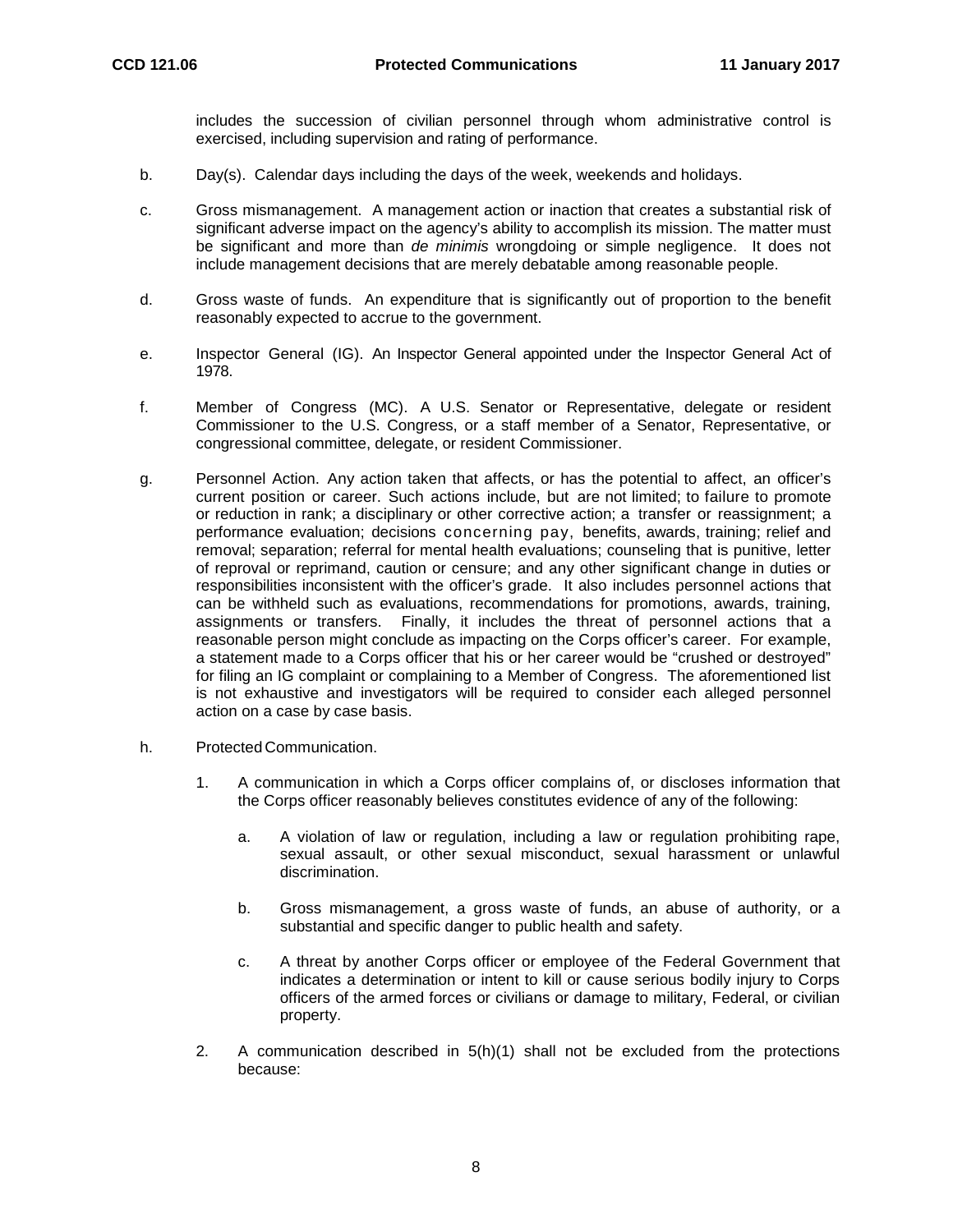- a. The communication was made to a person who participated in an activity the Corps officer reasonably believed to be covered by section 5(h)(1);
- b. The communication revealed information that had been previously disclosed;
- c. Of the Corps officer's motive for making the communication;
- d. The communication was not made in writing;
- e. The communication was made while the Corps officer was off duty; and
- f. The communication was made during the normal course of duties of the Corps officer.
- 3. The Corps officer may have written a letter, sent an email, or spoken to someone who can receive a protected communication.
- 4. Protected communications includes any lawful communication that is made (or prepared to be made) to:
	- a. A Member of Congress;
	- b. An Inspector General;
	- c. A member of an agency audit, inspection, investigation, or law enforcement organization;
	- d. Any person or organization in the officer's chain of command;
	- e. A Corps disciplinary board or military court martial proceeding;
	- f. Any other person or organization designated pursuant to regulation or established administrative procedures for such communication; or
	- g. Any group or investigator Testimony, or otherwise participating or assisting in an investigation or proceeding related to a communication under 5(h)(1) or filing or causing to be filed, participating in, or otherwise assisting in action brought pursuant to this directive
- i. Reasonable belief. A belief is reasonable if a disinterested observer with knowledge of the essential facts known to and readily ascertainable by the Corps officer could reasonably conclude that the disclosed information evidences one of the categories of wrongdoing.
- j. Remedial action. Appropriate relief to make the Corps officer whole to the extent possible, to include such action as is necessary to correct the record of a retaliatory personnel action.
- k. Reprisal. Reprisal occurs when a Responsible Management Official (RMO) takes or threatens to take an unfavorable personnel action; or withholds or threatens to withhold a favorable personnel action, to retaliate against a member of the Corps who made or prepared to make a protected communication.
- l. Restriction. Preventing or attempting to prevent a Corps officer from making or preparing to make a protected communication to the MC or IG.
- m. Unlawful communications are not protected by statute or this directive. If a communication or disclosure is reasonably suspected of being unlawful pursuant to the 10 U.S.C. §1034,